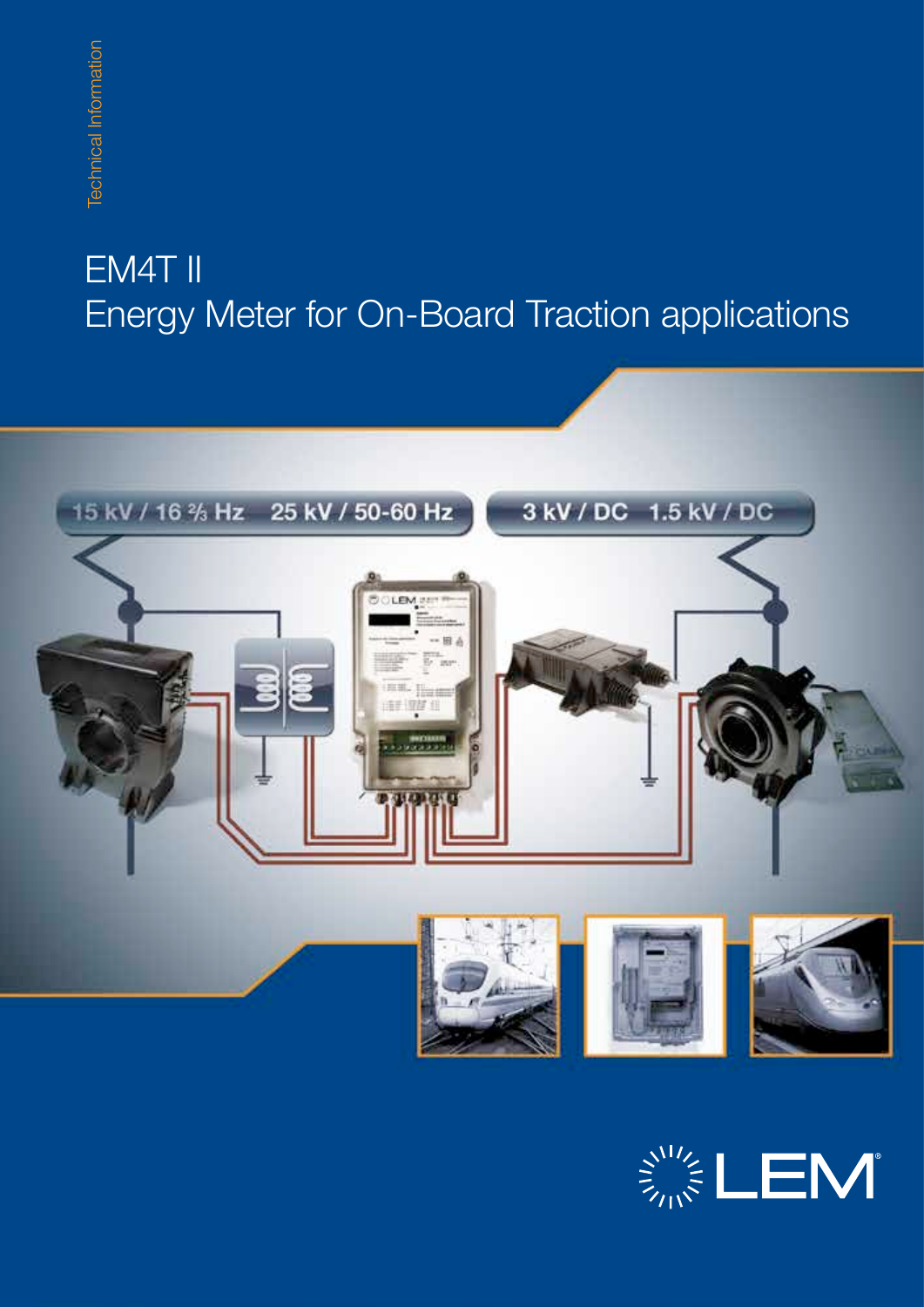

# Energy Measurement for On-Board Applications: EM4T II

With the liberalization and/or privatization of some of the major rail networks, the opportunity for traction units to cross national boundaries now exists, using both the installed base of rail and planned rail networks.

This gave train designers the daunting task to develop multi-system locomotives to be used on the different existing networks.

These prime movers would be needed to operate on the different supply networks of bordering countries along the route without requiring an equipment exchange at the regional or network supply border.

Today, it is therefore technically possible to transfer people or goods throughout Europe, from Norway to Sicily for example, without any physical exchange of the locomotive (Picture 1).

Changes in the Energy Markets in the form of deregulation and increased competition for large user contracts brought potential benefits for those willing to negotiate for their electrical traction supply requirements.

This negotiation however requires greater knowledge and understanding of the load profile of bulk supply points in one of the harshest electrical environments – the traction supply.

With the energy meter from LEM, the data for the precise calculation of both supplied and regenerated energy for billing purposes can be accomplished on the train, independently of the energy supplier.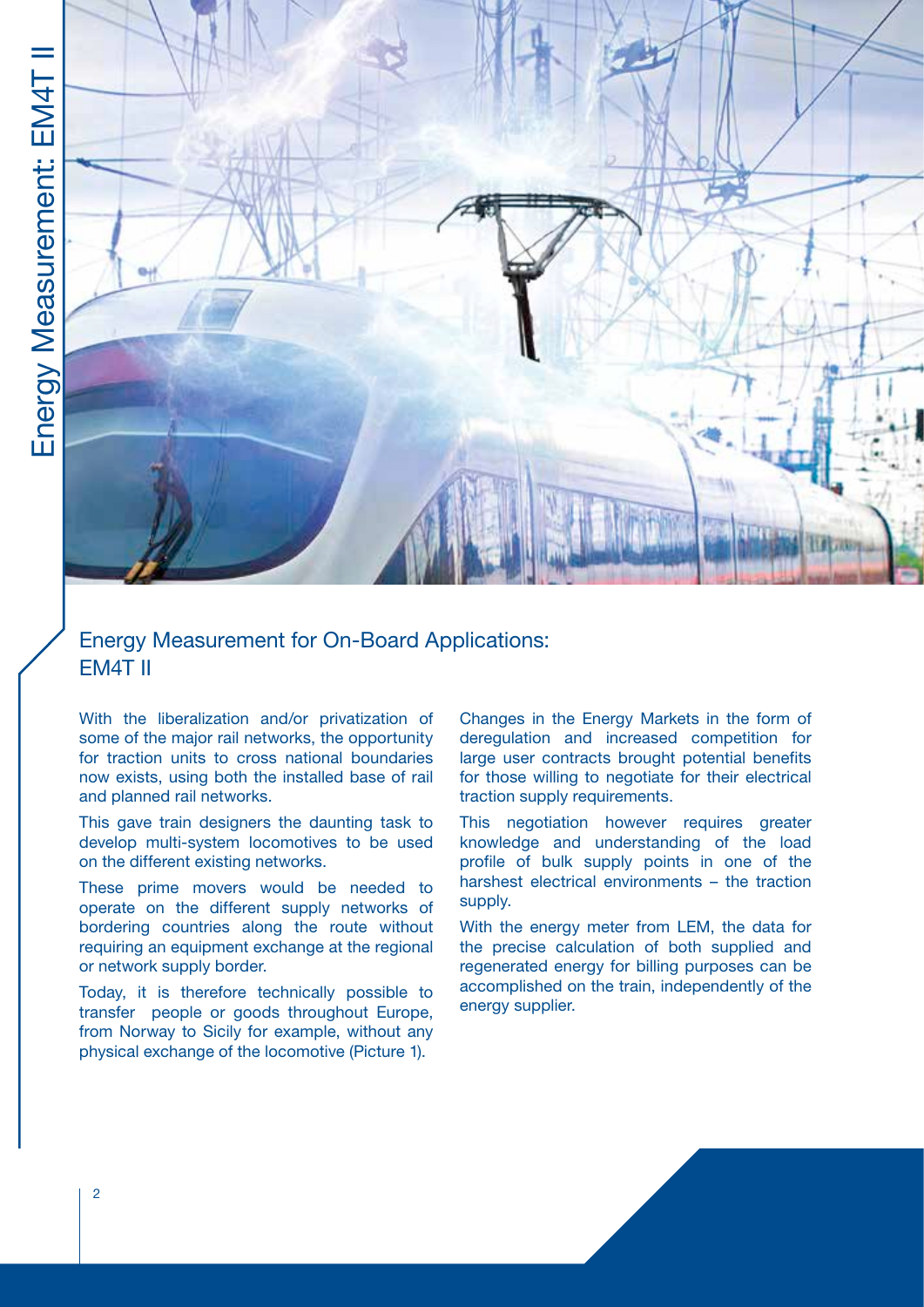

## The second generation of universal energy meters for traction especially designed for on-board applications

With the EM4T II energy meter, LEM introduced the second generation of universal energy meters for electric traction units with the authorization for billings. Thanks to the advanced capability (such as input channels to connect any actual available current and voltage transducer



Siemens Train



or transformer) of the EM4T II, it is used both in new multi-system locomotives and for retrofitting to all types of electrical rail vehicles already in operation. Recently, the new EN 50463 standards define characteristics of energy measurement function (EMF) as well as transducers for current and voltage DC or AC measurement used for EMF. This evolution led LEM to upgrade EM4T to the latest model: EM4T II.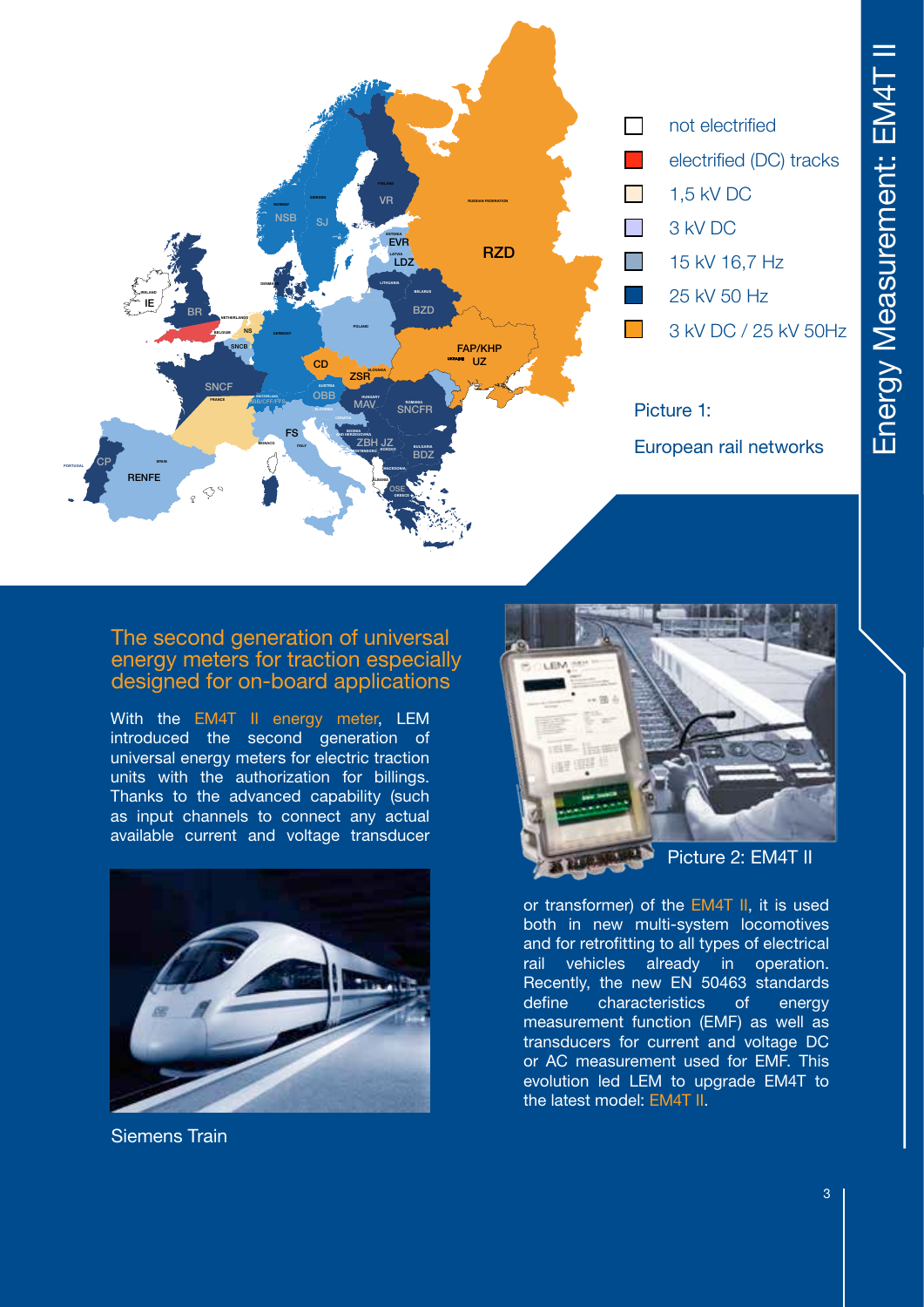EM4T II is a single energy meter complying to all the requirements of EN 50463-x & EN 50155 standards for metering and On-Board use, and thus satisfies the requirements of EC Decision 2011/291/EC (TSI "Locomotives and passenger rolling stock"). EM4T II - The load profile provider<br>
EM4T II is a single energy meter complying to all<br>
requirements of EN 50463-x & EN 50155 stand<br>
for metering and On-Board use, and thus satisf<br>
the requirements of EC Decision 2011/291/

EM4T II processes signals from the transformer and electronic converter systems for current and voltage to calculate energy values which are stored as load profile information.

In this load profile (set and stored in intervals of 1, 2, 3, 5, 10 or 15 minutes period length according to the user), the primary energy (delta) values are recorded together with data such as:

- Date and time stamp
- Events
- Train identification numbers
- Absolute energy values for consumption and regeneration of active and reactive energy
- Frequency of the network (16.7 Hz, 50 Hz, 60 Hz or DC)
- Additional "user" load profile like the voltage with a shorter time interval (feature coming in a second design step)
- Position of the train at the time the load profile was stored and/or the event arose
- Further functions, such as voltage detection can be set.

The measured energy information includes separately the consumed and regenerated active and reactive energy and is stored in the load profile memory (at 5 minutes period length) for at least 300 days.

The input variables - current and voltage - are connected to the measuring circuits of the EM4T II via differential inputs (Picture 2 and 3), designed for connection of all current and voltage transducers/ transformers currently available on the market.

Four input channels are proposed for metering of both DC and AC signals of any existing traction network (see chart 1).

The EM4T II is suitable for usage in multi-system vehicles. Supply systems 25 kV 50/60 Hz and 15 kV 16.7 Hz, or either 600 V DC, 750 V DC, 1.5 kV DC or 3 kV DC are covered. A system change is detected by the energy meter and stored in the load profile.

The requirements for current measurement at this level can be diverse.

A large aperture transducer is appropriate when the primary conductor is highly isolated to support the high level of voltage (15 to 25 kV AC as nominal level): LEM's ITC Transducer Series is of this category.

For the DC networks, the transducer's inherent isolation properties are adequate.

Analog to Digital Sigma-Delta conversion processors suppress high frequency disturbances in all channels, enhancing even further the capacity to handle the often rapid supply transitions within traction supplies.

The microprocessor reads the sampled values and calculates the real energy in adjustable intervals (standard value  $= 5$  min). The results are then saved in flash memory (a special variant of an EEPROM).

The signals from 2 AC and 2 DC input channels (each for U- and I- input) are used to calculate the energy values. The high-accuracy measurement of the energy value is guaranteed by the digitally sampled signal converter implemented, providing the highest level of temperature and long-term stability.

Optionally, the EM4T II for DC measurement is available in a version with a single voltage input and up to three current inputs to measure the energy consumption for vehicles with multiple power supply points.

The EM4T II has a dedicated RS232 interface input for receiving serial GPS-data messages according to NMEA 0183, including the location data of the energy consumption point. It synchronizes also the internal clock of the meter using the obtained time information.

A log book in full conformity with EN 50463-3 is stored in the EM4T II. This log book information contains e.g. loss and gain of the operating voltage, power up/power down events of the supply voltage, clock synchronization, and the modification of parameters influencing the energy calculating.

Identification data of the vehicle or train are also stored and can be retrieved separately. The selfluminous display of the EM4T II shows cyclically all relevant energy and status information without required operations of a mechanical or optical button.

All measured and stored data can be read out via the RS-type interface (via modem or local).

The interface versions RS232, RS422 or RS485 are available. The applied data communications protocol is IEC 62056-21 and is therefore easily adaptable by all common remote reading systems. In the next version, the EM4T II will also provide an Ethernet-interface.

The supply voltage is selectable between 24 V and 110 V. Optionally, the EM4T II offers a power supply of 12 V for a communication unit (modem).

The operating conditions (considering EMC, temperature, vibration, etc.) meet the special requirements for traction use, including EN 50155, EN 50121-3-2, EN 50124-1, and EN 61373. The compact and fire-retardant enclosure provides protection against the ingress of moisture or foreign objects according IP 65.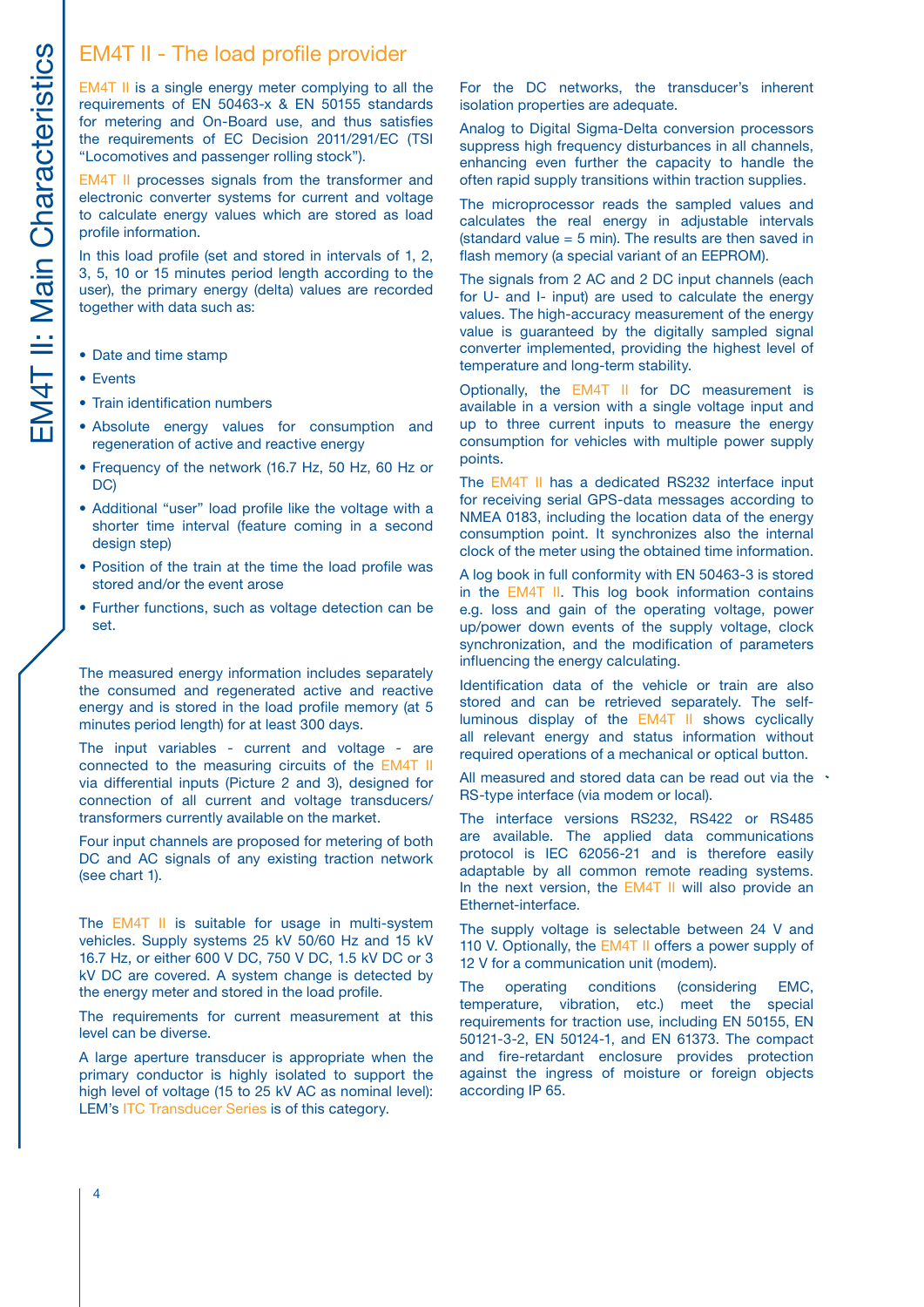# EM4T II

Energy meter for On-Board Traction

- Data recording according to EN 50463-x
- Accuracy 0.5R according to EN 50463-2
- Multi-System capability for DC, 16.7 Hz, 50 Hz, 60 Hz
- Supply systems according to EN 50163: 25 kV 50 Hz, 15 kV 16.7 Hz, 600 V DC, 750 V DC, 1.5 kV DC, 3 kV DC
- Measurement of consumed and regenerated active and reactive energy
- For DC optionally with up to 3 DC current channels
- Input for GPS receiver
- Load profile recording including location data
- RS-type interface for data communication
- Ethernet-interface (Available in the next version)

| Version     | <b>Channel 1</b> | <b>Channel 2</b>  | Channel 3                           | Channel 4               |
|-------------|------------------|-------------------|-------------------------------------|-------------------------|
| <b>AC</b>   | AC-voltage       | <b>AC-current</b> |                                     |                         |
| <b>ACDC</b> | AC-voltage       | AC-current        | DC-voltage                          | DC-current              |
| DC          | DC-voltage       | <b>DC-current</b> |                                     |                         |
| DCDC        | DC-voltage       | DC-current        | <b>DC-current</b>                   |                         |
| L DCDCDC    | DC-voltage       | DC-current        | $\overline{\phantom{a}}$ DC-current | $\downarrow$ DC-current |

Chart 1: EM4T II possible configurations for inputs



Picture 3: Block diagram of the LEM energy meter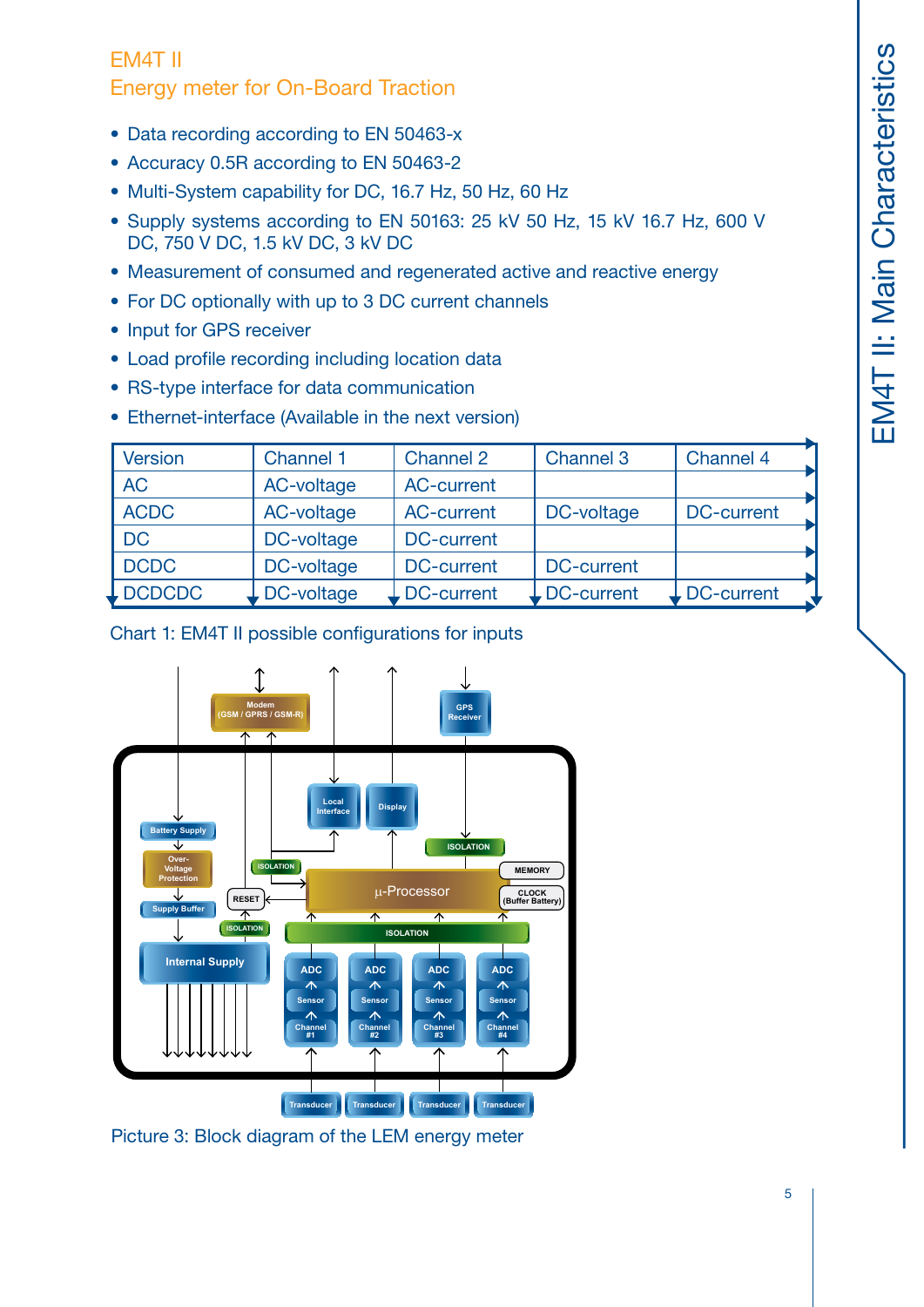|                | <b>Standards &amp; Regulations</b>                                                                |                                                         |  |  |  |
|----------------|---------------------------------------------------------------------------------------------------|---------------------------------------------------------|--|--|--|
| Regulations    | The EM4T II has been designed to comply with the following standards and regulations<br>(excerpt) |                                                         |  |  |  |
|                | EN 50463-x (2012)                                                                                 | Railway application -                                   |  |  |  |
|                |                                                                                                   | Energy measurement on board trains                      |  |  |  |
| ∞<br>Standards | EN 50155 (2007)                                                                                   | Railway applications -                                  |  |  |  |
|                |                                                                                                   | Electronic equipment used on rolling stock              |  |  |  |
|                | EN 50121-3-2 (2006)                                                                               | Railway applications - Electromagnetic compatibility -  |  |  |  |
|                |                                                                                                   | Part 3-2: Rolling stock – Apparatus                     |  |  |  |
|                | EN 61373 (2010)                                                                                   | Railway applications - Rolling stock equipment -        |  |  |  |
|                |                                                                                                   | Shock and vibration tests                               |  |  |  |
|                | EN 50124-1 (2001)                                                                                 | Railway applications – Insulation coordination –        |  |  |  |
|                |                                                                                                   | Part 1: Basic requirements                              |  |  |  |
|                | IEC 62056-21 (2002)                                                                               | Electricity metering - Data exchange for meter reading, |  |  |  |
|                |                                                                                                   | tariff and load control - Part 21: Direct local data    |  |  |  |
|                |                                                                                                   | exchange                                                |  |  |  |



ITC 2000...4000-S FAMILY Better than Class 0.5R current measurement High temperature stability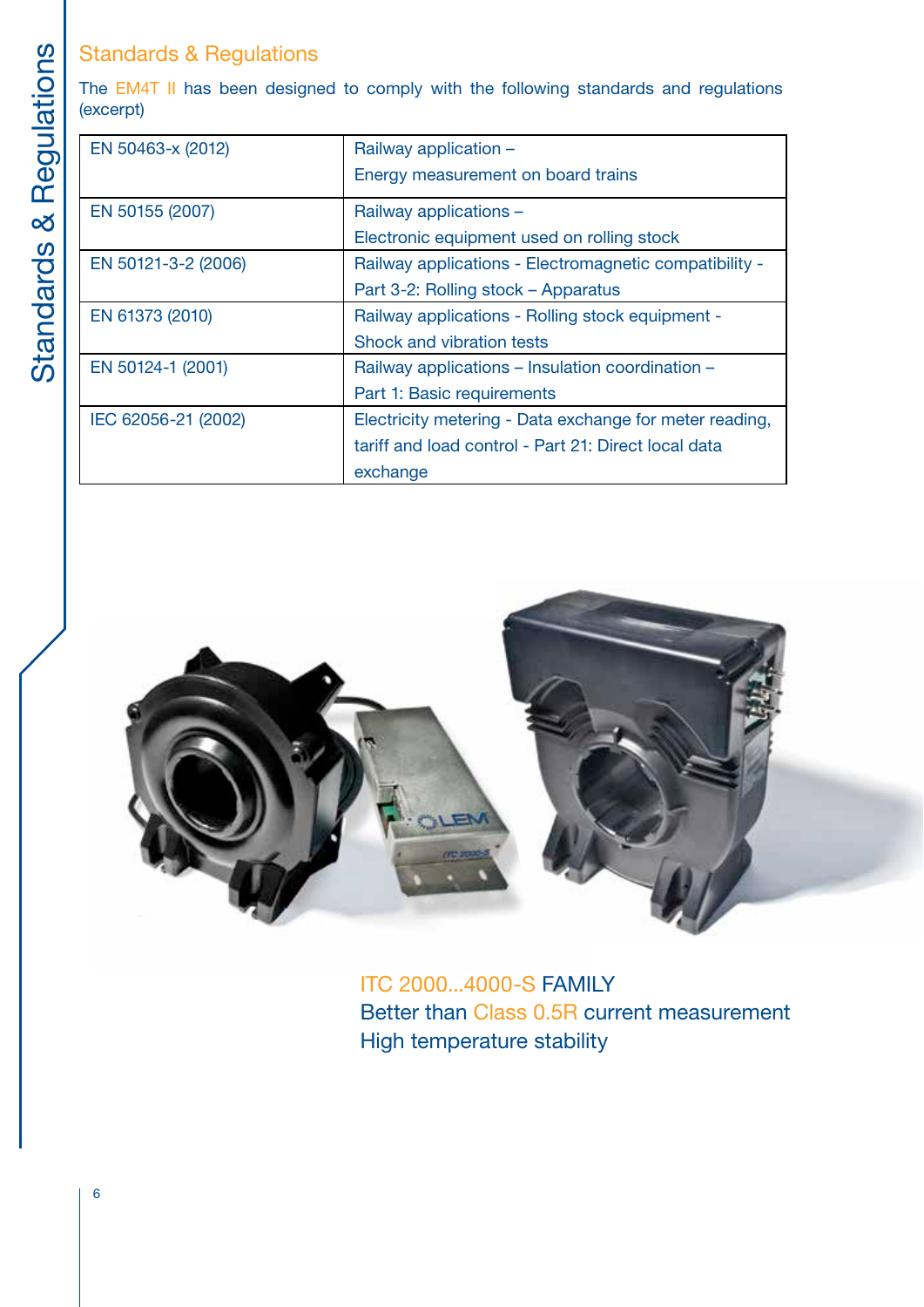

Part of high voltage frame of a multi-system locomotive with the positions needed for current & voltage measurement



DV-VOLTAGE FAMILY 1200 to 4200  $V_{RMS}$ One unique compact package Class 0.5R accuracy - Low thermal drift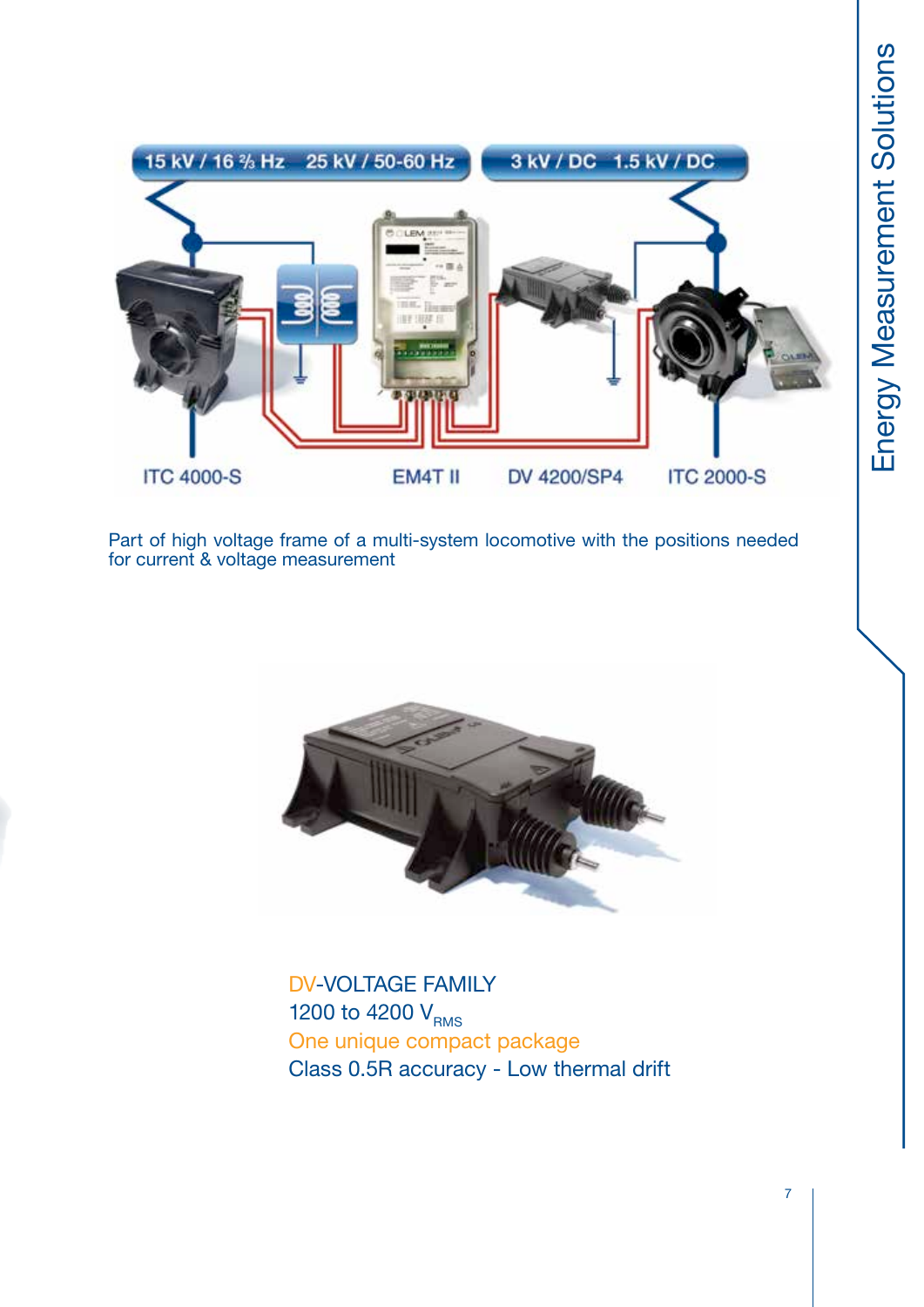# Technical Data EM4T II

| <b>Measuring input channels</b>          | 4 galvanic isolated inputs for connection of U- and<br>$\bullet$                                                                                                                                                                         |  |  |
|------------------------------------------|------------------------------------------------------------------------------------------------------------------------------------------------------------------------------------------------------------------------------------------|--|--|
|                                          | I-sensors (either for AC, DC or ACDC),                                                                                                                                                                                                   |  |  |
|                                          | or                                                                                                                                                                                                                                       |  |  |
|                                          | for connection of one U-sensor (DC) and up to three<br>I-sensors (DCDCDC)                                                                                                                                                                |  |  |
| <b>Measuring ranges</b>                  |                                                                                                                                                                                                                                          |  |  |
| Rated voltage (secondary)                | AC: 70 - 300 V or 17.9 - 100 mA                                                                                                                                                                                                          |  |  |
|                                          | DC: 17.9 - 100 mA                                                                                                                                                                                                                        |  |  |
| Rated current (secondary)                | AC: $1 - 5$ A or $25 - 1000$ mA                                                                                                                                                                                                          |  |  |
|                                          | $DC: 25 - 2000$ mA                                                                                                                                                                                                                       |  |  |
| <b>Accuracy</b>                          | Class 0.5R (acc. to EN 50463-2)                                                                                                                                                                                                          |  |  |
| Sampling interval                        | 4800 Hz                                                                                                                                                                                                                                  |  |  |
| Load profile                             | Recording of consumed and regenerated active and<br>$\bullet$<br>reactive energy                                                                                                                                                         |  |  |
|                                          | units kWh or kvarh<br>$\bullet$                                                                                                                                                                                                          |  |  |
|                                          | recording period length min. 1 minute<br>$\bullet$                                                                                                                                                                                       |  |  |
|                                          | recording of location and status information acc. to<br>$\bullet$<br>EN 50463-3                                                                                                                                                          |  |  |
|                                          | memory depth at least 60 days (for 1 minute period<br>$\bullet$<br>length)                                                                                                                                                               |  |  |
| Clock accuracy                           | $< 20$ ppm                                                                                                                                                                                                                               |  |  |
| <b>Interfaces</b>                        | 1 x RS-interface (bidirectional, RS232, RS422<br>or RS485) with 2 connections in parallel (screw<br>terminals<br>header),<br>and<br>pin<br>e.g.<br>for<br>modem<br>connection; data protocol according to EN 50463-3<br>and IEC 62056-21 |  |  |
|                                          | 1 x RS232 (unidirectional) for registration of GPS-<br>$\bullet$<br>data telegrams according to NMEA 0183                                                                                                                                |  |  |
| <b>Display</b>                           | LCD, self-luminous, letter height approx. 4 mm                                                                                                                                                                                           |  |  |
| Degree of protection                     | <b>IP 65</b>                                                                                                                                                                                                                             |  |  |
| <b>Supply voltage</b>                    | 24 - 110 V (acc. to EN 50155),                                                                                                                                                                                                           |  |  |
|                                          | power consumption (without modem) 3 W                                                                                                                                                                                                    |  |  |
| <b>Supply</b><br>voltage<br>for<br>modem | 12 V, continuous load 3 W, peak value 6 W                                                                                                                                                                                                |  |  |
| (optional)                               | Daily modem reset by EM4T II                                                                                                                                                                                                             |  |  |
| Temperature ranges                       | Operating temperature: $-40$ °C $- +75$ °C                                                                                                                                                                                               |  |  |
|                                          | Storage temperature: -40 $^{\circ}$ C - +85 $^{\circ}$ C                                                                                                                                                                                 |  |  |
| <b>Dimensions</b>                        | approx. 165 x 289 x 70 mm (W x H x D)                                                                                                                                                                                                    |  |  |
| Weight                                   | approx. 1.5 kg                                                                                                                                                                                                                           |  |  |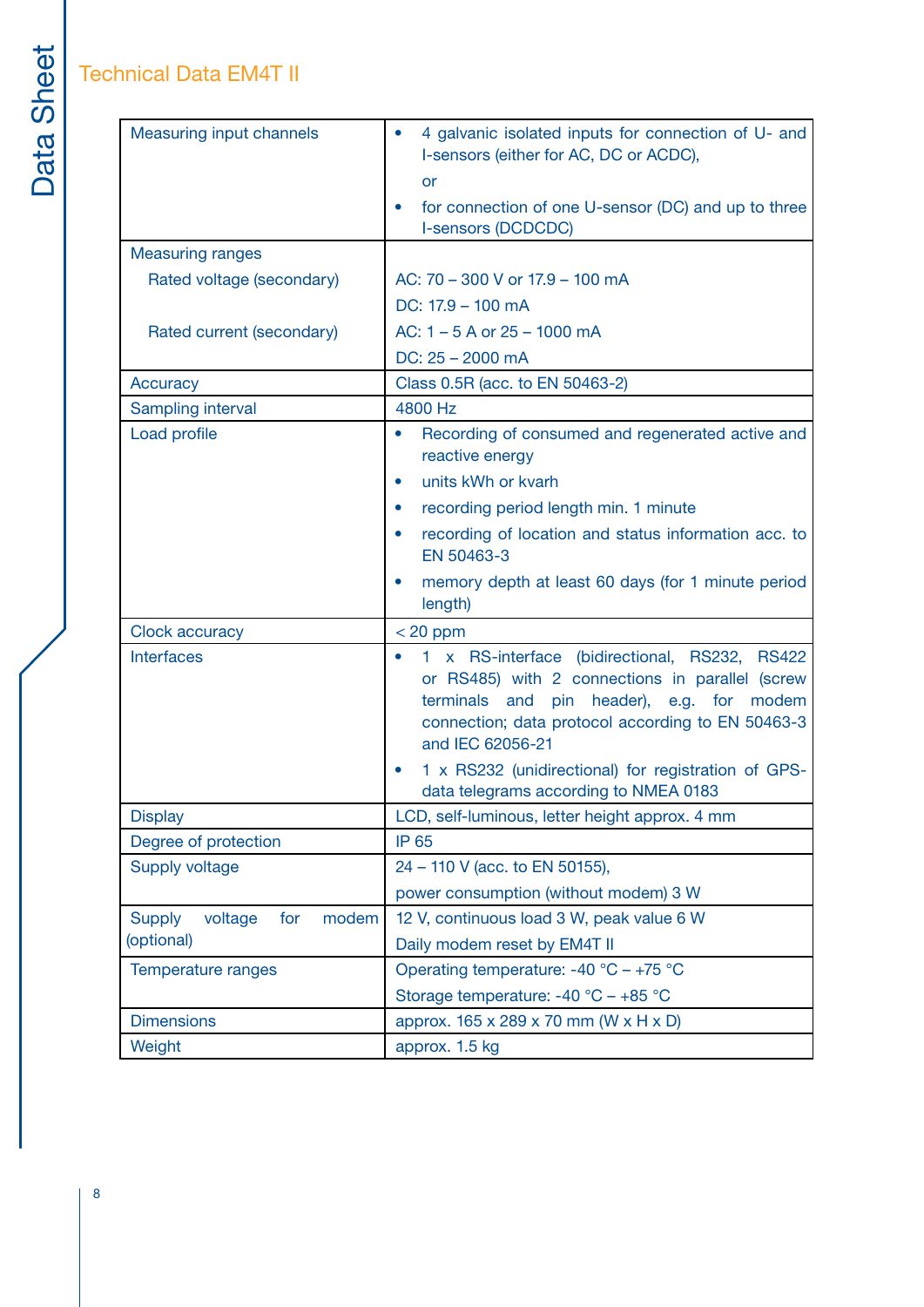# Dimensions EM4T II



# Terminal block and connections

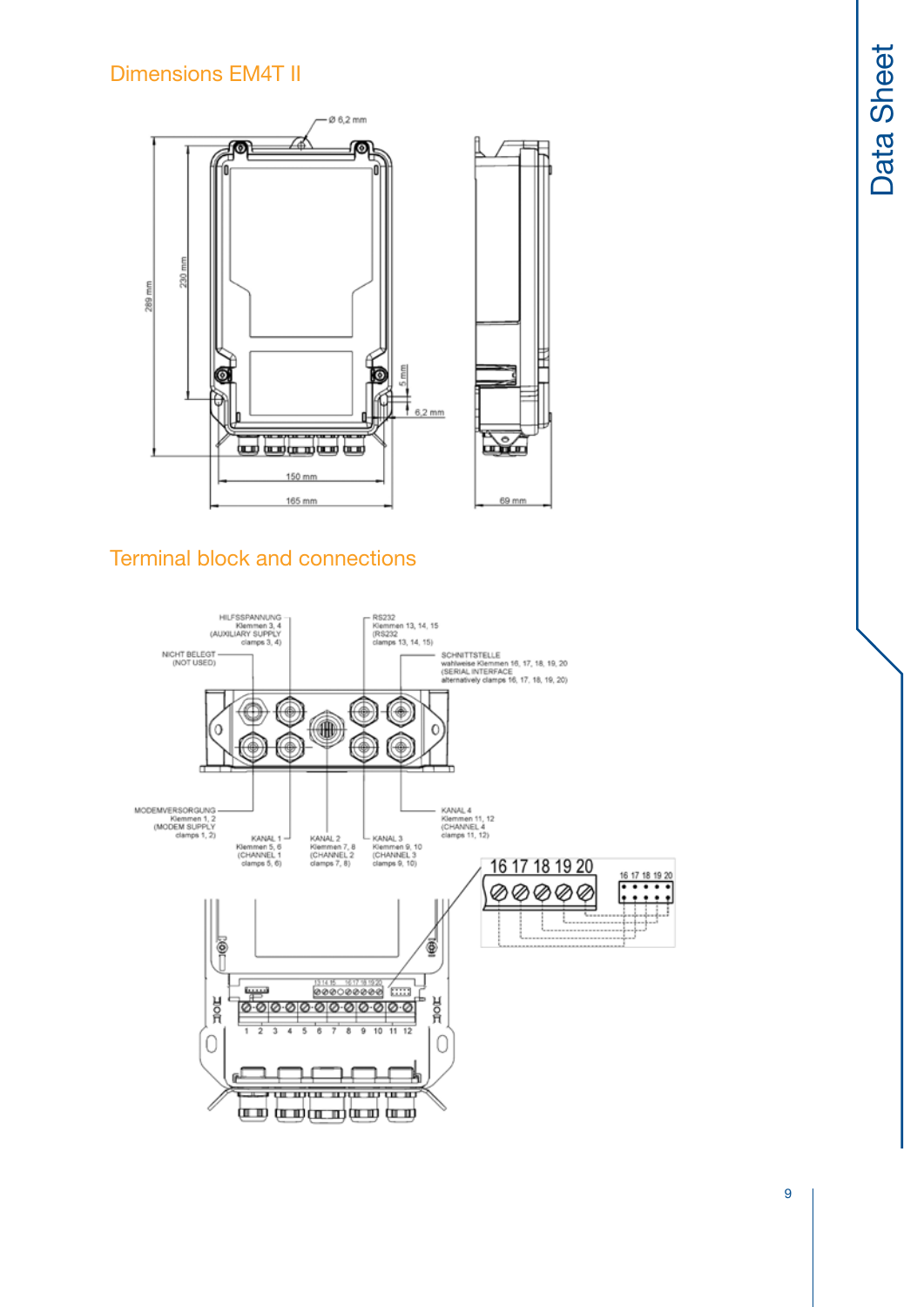# **Connectors**

| <b>Sheet</b> | <b>Connection EM4T II</b> |                                                                                                   |                     |                     |  |  |  |
|--------------|---------------------------|---------------------------------------------------------------------------------------------------|---------------------|---------------------|--|--|--|
|              | <b>Connectors</b>         |                                                                                                   |                     |                     |  |  |  |
| Data         | 13 - GPS (in) - RS232-TxD | $16 - RS232 - n.c.$                                                                               | RS485-n.c.          | <b>RS422-A</b>      |  |  |  |
|              | 14 – GPS (in) - RS232-RxD | 17 - RS232-n.c.                                                                                   | RS485-n.c.          | <b>RS422-B</b>      |  |  |  |
|              | 15 - GPS (in) - RS232-GND | $18 - RS232-TxD$                                                                                  | <b>RS485-B</b>      | <b>RS422-B</b>      |  |  |  |
|              |                           | 19 – RS232-RxD                                                                                    | <b>RS485-A</b>      | <b>RS422-A'</b>     |  |  |  |
|              |                           | 20 - RS232-GND                                                                                    | <b>RS485-GND</b>    | <b>RS422-GND</b>    |  |  |  |
|              | $1 - U$ Modem + (out)     | $5 - CH1/U-AC$ high                                                                               |                     | $9 - CH3/U-DC$ high |  |  |  |
|              | $2 - U$ Modem - (out)     | $6 - CH1/U-AC$ low                                                                                | $10 - CH3/U-DC$ low |                     |  |  |  |
|              | $3 - U$ Batt + (in)       | $7 - CH2/I-AC$ high<br>$11 - CH4/I-DC$ high<br>8-CH <sub>2</sub> /I-AC low<br>$12 - CH4/I-DC$ low |                     |                     |  |  |  |
|              | $4 - U$ _Batt - (in)      |                                                                                                   |                     |                     |  |  |  |

# Display layout



### Display of used mains system (possible values):



10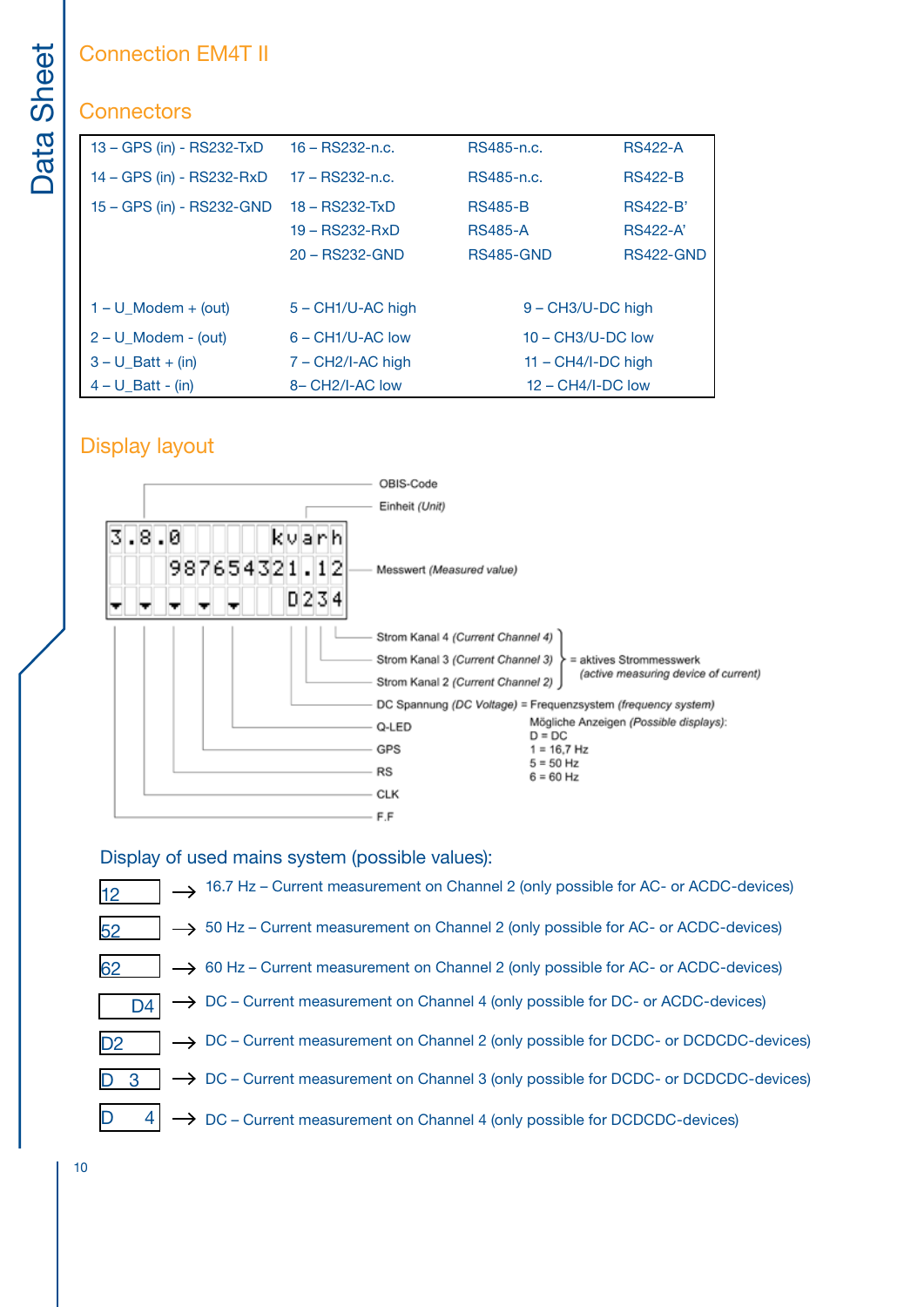



## 5 Year Warranty on LEM Transducers

We design and manufacture high quality and highly reliable products for our customers all over the world.

We have delivered several million current and voltage transducers since 1972 and most of them are still being used today for traction vehicles, industrial motor drives, UPS systems and many other applications requiring high quality standards.

The warranty granted on LEM transducers is for a period of 5 years (60 months) from the date of their delivery (not applicable to Energy-meter product family for traction and automotive transducers where the warranty period is 2 years).

During this period LEM shall replace or repair all defective parts at its' cost (provided the defect is due to defective material or workmanship).

Additional claims as well as claims for the compensation of damages, which do not occur on the delivered material itself, are not covered by this warranty.

All defects must be notified to LEM immediately and faulty material must be returned to the factory along with a description of the defect.

Warranty repairs and or replacements are carried out at LEM's discretion.

The customer bears the transport costs. An extension of the warranty period following repairs undertaken under warranty cannot be granted.

The warranty becomes invalid if the buyer has modified or repaired, or has had repaired by a third party the material without LEM's written consent.

The warranty does not cover any damage caused by incorrect conditions of useand cases of force majeure.

No responsibility will apply except legal requirements regarding product liability. The warranty explicitly excludes all claims exceeding the above conditions.

Geneva, 21 June 2011

François Gabella President & CEO LEM

June 2011/Version 1